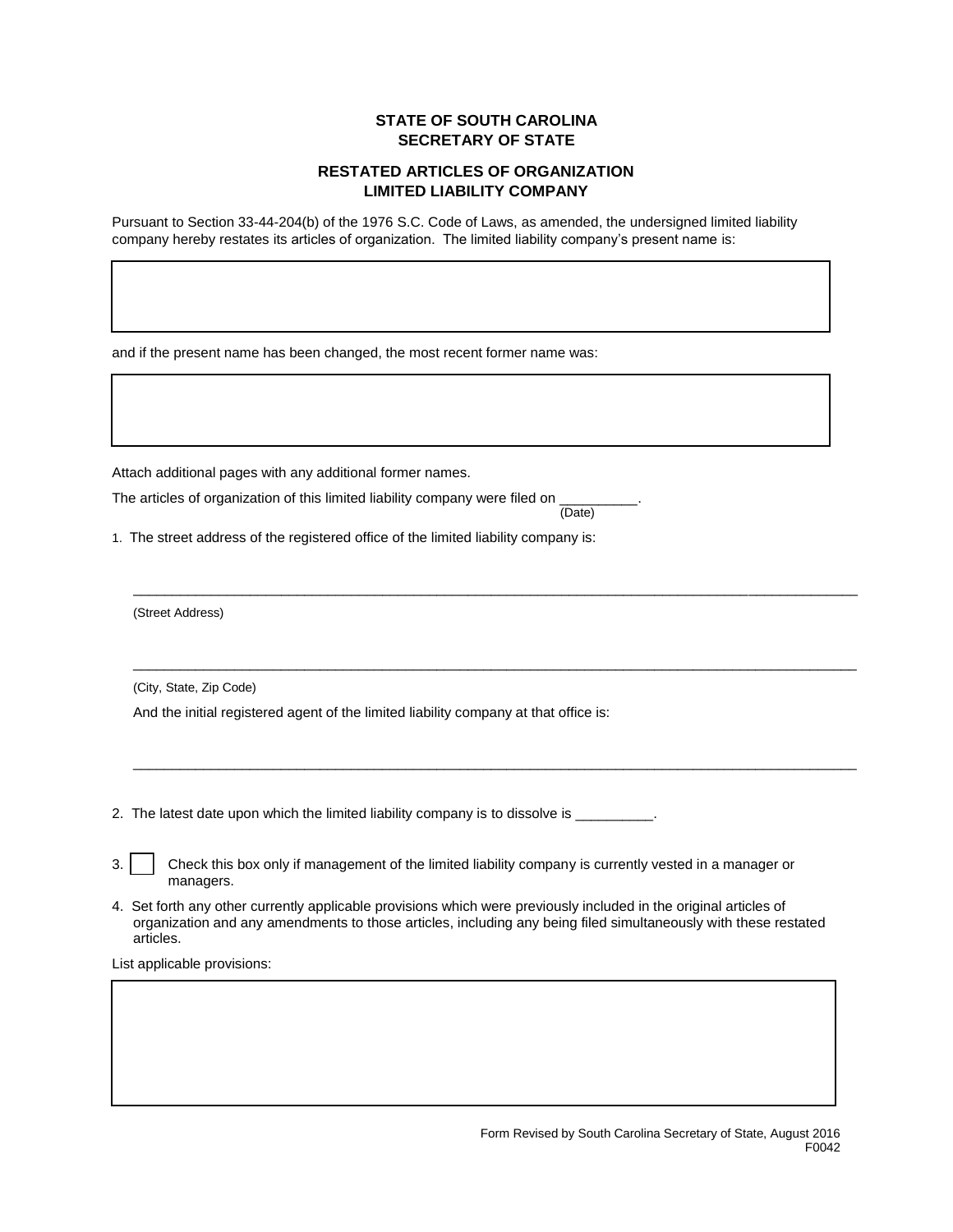Name of Limited Liability Company

List any amendments to those articles:

Date \_\_\_\_\_\_\_\_\_\_\_\_

(Signature)

(Name)

(Capacity)

 $\overline{a}$  , and the contribution of the contribution of the contribution of the contribution of the contribution of the contribution of the contribution of the contribution of the contribution of the contribution of the co

 $\overline{a}$  , and the contribution of the contribution of the contribution of the contribution of the contribution of the contribution of the contribution of the contribution of the contribution of the contribution of the co

 $\overline{a}$  , and the contribution of the contribution of the contribution of the contribution of the contribution of the contribution of the contribution of the contribution of the contribution of the contribution of the co